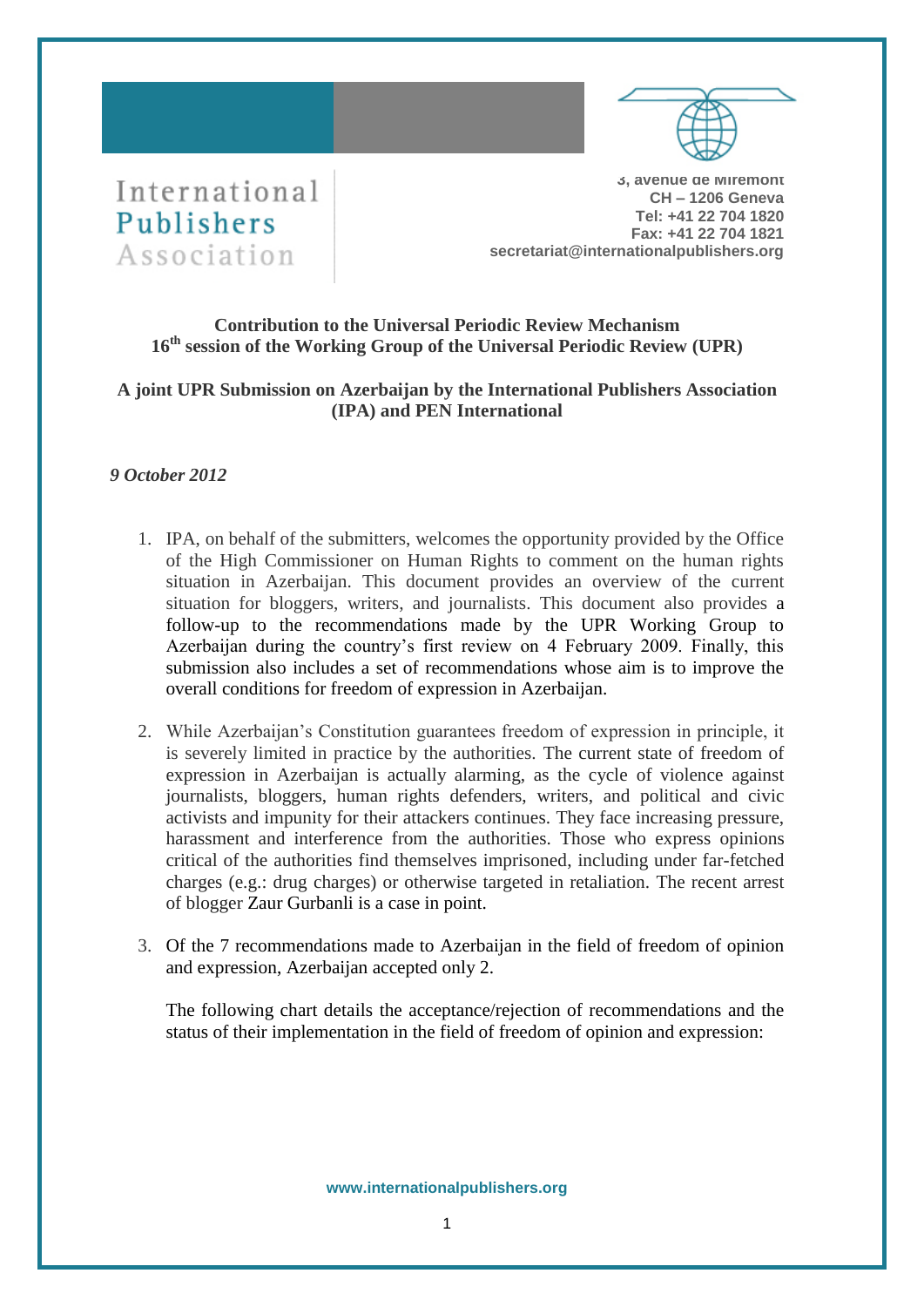# **International Publishers Association**

| No.                     | <b>Recommendations</b>                                                                                                                                                                                          | Govt.<br><b>Response</b>   | <b>Current Status</b>                                                                                                                                                                                                                                                                                                                                                                                                                                                                                                                              |
|-------------------------|-----------------------------------------------------------------------------------------------------------------------------------------------------------------------------------------------------------------|----------------------------|----------------------------------------------------------------------------------------------------------------------------------------------------------------------------------------------------------------------------------------------------------------------------------------------------------------------------------------------------------------------------------------------------------------------------------------------------------------------------------------------------------------------------------------------------|
| $\mathbf{1}$            | Ensure the full exercise of<br>freedom of expression and of the<br>freedom of all independent media,<br>both national and foreign ones,<br>regardless to their nature: press,<br>internet, radio or television. | Rejected                   |                                                                                                                                                                                                                                                                                                                                                                                                                                                                                                                                                    |
| $\overline{2}$          | Put in place further measures to<br>ensure respect for freedom of<br>expression and of the media.                                                                                                               | Accepted                   | Measures have not been put in place to<br>ensure respect for these rights. In<br>2011, at least 50 foreign and domestic<br>journalists were harassed by the<br>authorities. Political critics, social<br>media activists, human rights<br>defenders, and journalists are<br>frequently imprisoned for expressing<br>their views. Examples of this include<br>the case of Bakhtyar Hajiyev, who was<br>imprisoned for promoting a protest<br>through social media, and Avaz<br>Zeinalli, the editor-in-chief of the<br>opposition newspaper Khural. |
| $\overline{\mathbf{3}}$ | Change the criminal legislation<br>provisions on defamation to<br>eliminate unnecessary pressure on<br>journalists fulfilling their<br>professional duties.                                                     | General<br>Response        | This legislation has not been changed.                                                                                                                                                                                                                                                                                                                                                                                                                                                                                                             |
| $\overline{\mathbf{4}}$ | Consider modifying or repealing<br>the criminal legislation on<br>defamation to take away the<br>possibility of depriving anyone of<br>his or her liberty on account of<br>opinions.                            | N <sub>o</sub><br>Response |                                                                                                                                                                                                                                                                                                                                                                                                                                                                                                                                                    |
| 5                       | Take effective measures to ensure<br>the full realization of the right to<br>freedom of expression.                                                                                                             | Accepted                   | Years of intimidation and violent<br>harassment have led to a culture of<br>self-censorship that is difficult to<br>address.                                                                                                                                                                                                                                                                                                                                                                                                                       |
| 6                       | Ensure that all branches of the<br>State, including agents of public<br>authorities, fully respect and<br>promote the freedom of<br>expression.                                                                 | Rejected                   |                                                                                                                                                                                                                                                                                                                                                                                                                                                                                                                                                    |
| $\overline{7}$          | That all journalists remaining in<br>detention on the basis of misuse of<br>criminal libel or defamation trials<br>be released.                                                                                 | Rejected                   |                                                                                                                                                                                                                                                                                                                                                                                                                                                                                                                                                    |

## **www.internationalpublishers.org**